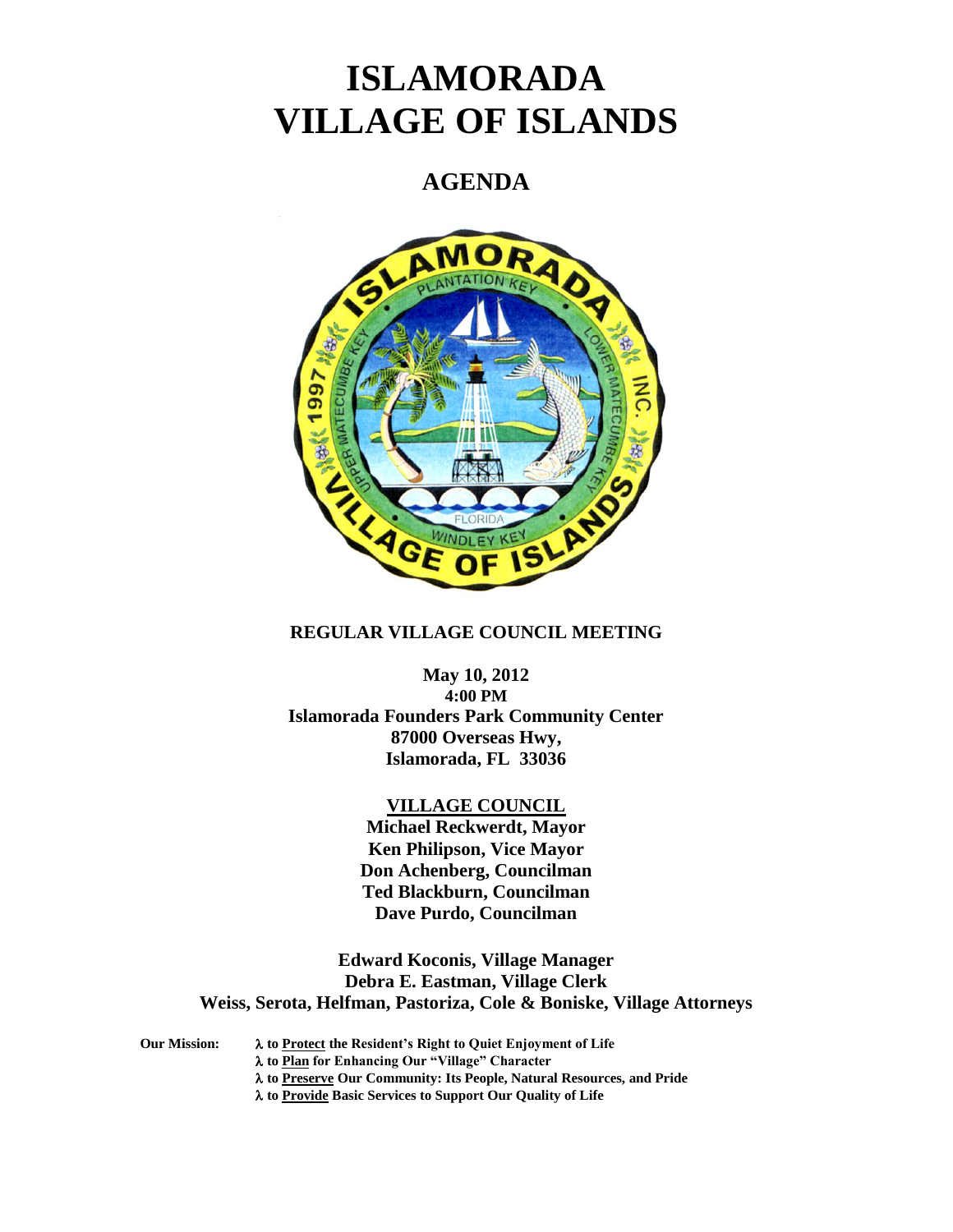

### **ISLAMORADA, VILLAGE OF ISLANDS REGULAR VILLAGE COUNCIL MEETING**

**Founders Park Community Center 87000 Overseas Hwy Islamorada, FL 33036 May 10, 2012 4:00 PM**

# **I. CALL TO ORDER\ROLL CALL**

# **II. PLEDGE OF ALLEGIANCE**

#### **III. PRESENTATIONS**

**A.** Presentation to Deputy Martin Digrius

#### **IV. PUBLIC COMMENT**

**V. AGENDA: Request for Deletion / Emergency Additions**

#### **VI. CITIZENS' ADVISORY COMMITTEE UPDATES**

- **A.** Parks and Recreation Citizen's Advisory Committee Chairperson Carolyn Wightman
- **B.** Water Quality Improvement Citizens' Advisory Committee Chairperson David Makepeace

#### **VII. WASTEWATER MATTERS**

**A.** Wastewater Update **TAB 1**

#### **VIII. QUASI-JUDICIAL**

**A.** Application for Major Conditional Use Approval (MJ-11-02) by Monte W. **TAB 2** Green

**A RESOLUTION OF THE VILLAGE COUNCIL OF ISLAMORADA, VILLAGE OF ISLANDS, FLORIDA, CONSIDERING THE REQUEST BY MONTE W. GREEN FOR MAJOR CONDITIONAL USE APPROVAL FOR THE DEVELOPMENT OF A 18,325 SQUARE FOOT MINI STORAGE WAREHOUSE AND ONE CARETAKER'S COTTAGE ON PROPERTY LOCATED AT 86430 OVERSEAS HIGHWAY ON PLANTATION KEY, AS LEGALLY DESCRIBED IN EXHIBIT "A;" WITHIN THE INDUSTRIAL (I) ZONING DISTRICT; PROVIDING FOR THE TRANSMITTAL OF THIS RESOLUTION TO THE FLORIDA DEPARTMENT OF ECONOMIC OPPORTUNITY; AND PROVIDING FOR AN EFFECTIVE DATE**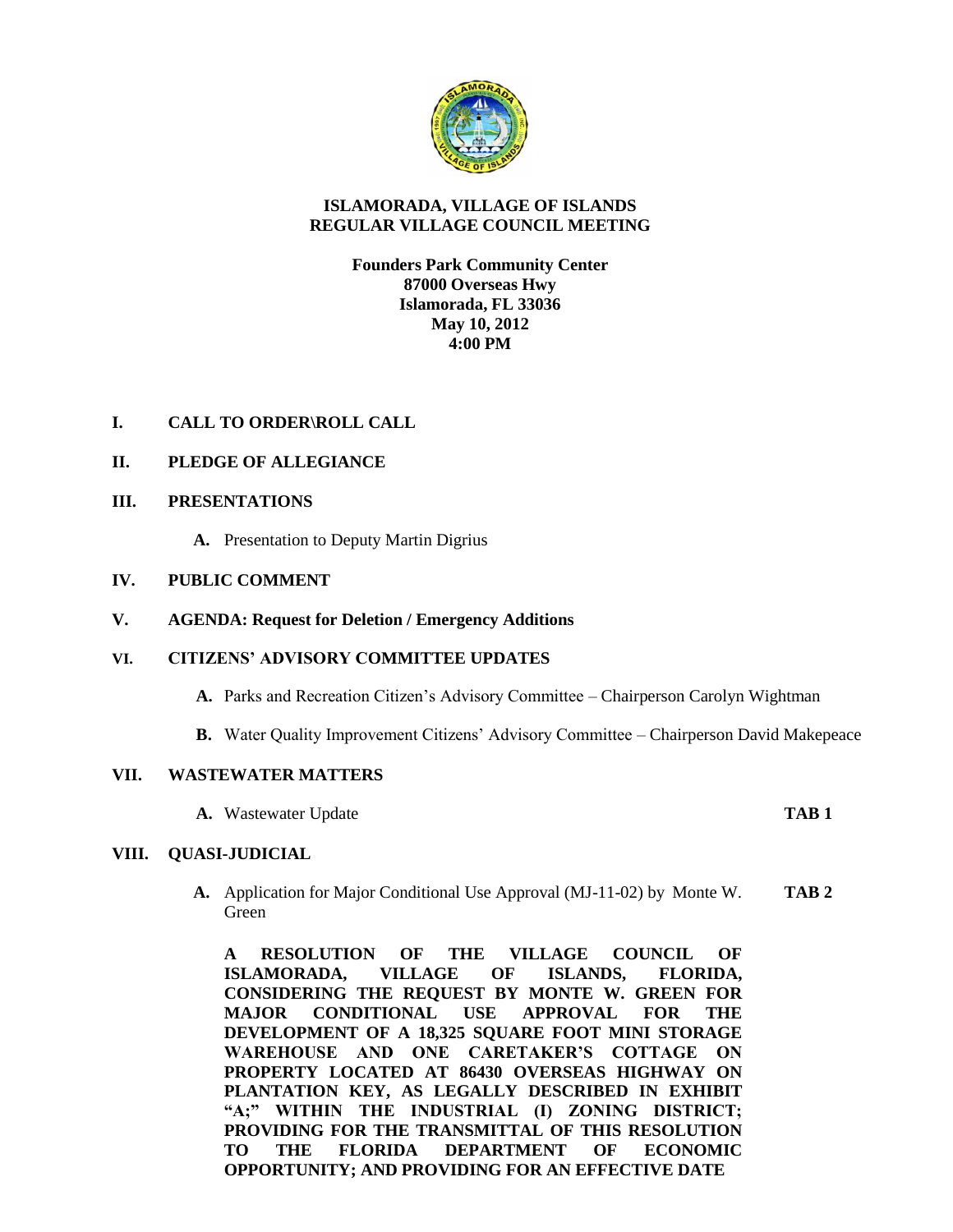#### **IX. RESOLUTIONS**

**A.** Proposed Resolution Approving an Affordable Housing Agreement Between **TAB 3** Islamorada, Village of Islands, Florida and Monte W. Green

**A RESOLUTION OF THE VILLAGE COUNCIL OF ISLAMORADA, VILLAGE OF ISLANDS, FLORIDA, APPROVING AN AFFORDABLE HOUSING AGREEMENT WITH MONTE W. GREEN; AUTHORIZING THE APPROPRIATE VILLAGE OFFICIALS TO EXECUTE THE AFFORDABLE HOUSING AGREEMENT AND ANY ADDITIONAL DOCUMENTS PERTAINING TO THE AFFORDABLE HOUSING AGREEMENT AND TO TAKE ALL ACTIONS NECESSARY TO IMPLEMENT THE TERMS AND CONDITIONS OF THE AFFORDABLE HOUSING AGREEMENT; AND PROVIDING FOR AN EFFECTIVE DATE**

#### **X. CONSENT AGENDA**

(All items on the Consent Agenda are considered routine by the Village Council and will be approved by one motion. There will be no separate discussion of these items unless a Councilmember so requests, in which event, the item will be moved to the Main Agenda.)

**A.** Minutes: **TAB 4**

April 26, 2012 Regular Village Council Meeting May 1, 2012 Special Village Council Meeting

- **XI. ORDINANCES**
- **XII. RESOLUTIONS**
- **XIII. MOTIONS**
- **XIV. UNFINISHED BUSINESS**

#### **XV. MAYOR / COUNCIL COMMUNICATIONS**

- **A.** Discussion Regarding No Additional Commercial Facilities at Founders Park (Vice Mayor Philipson)
- **B.** Proposal Regarding Sewer Connection Cost for Affordable Housing **TAB 5**

#### **XVI. VILLAGE ATTORNEY / VILLAGE MANAGER COMMUNICATIONS**

- **A.** Request for Direction Insurance Broker for Commercial Lines of Insurance **TAB 6**
- **B.** Request for Direction Auditor Engagement **TAB 7**
- **C.** Update on FEMA Pre Disaster Mitigation Program